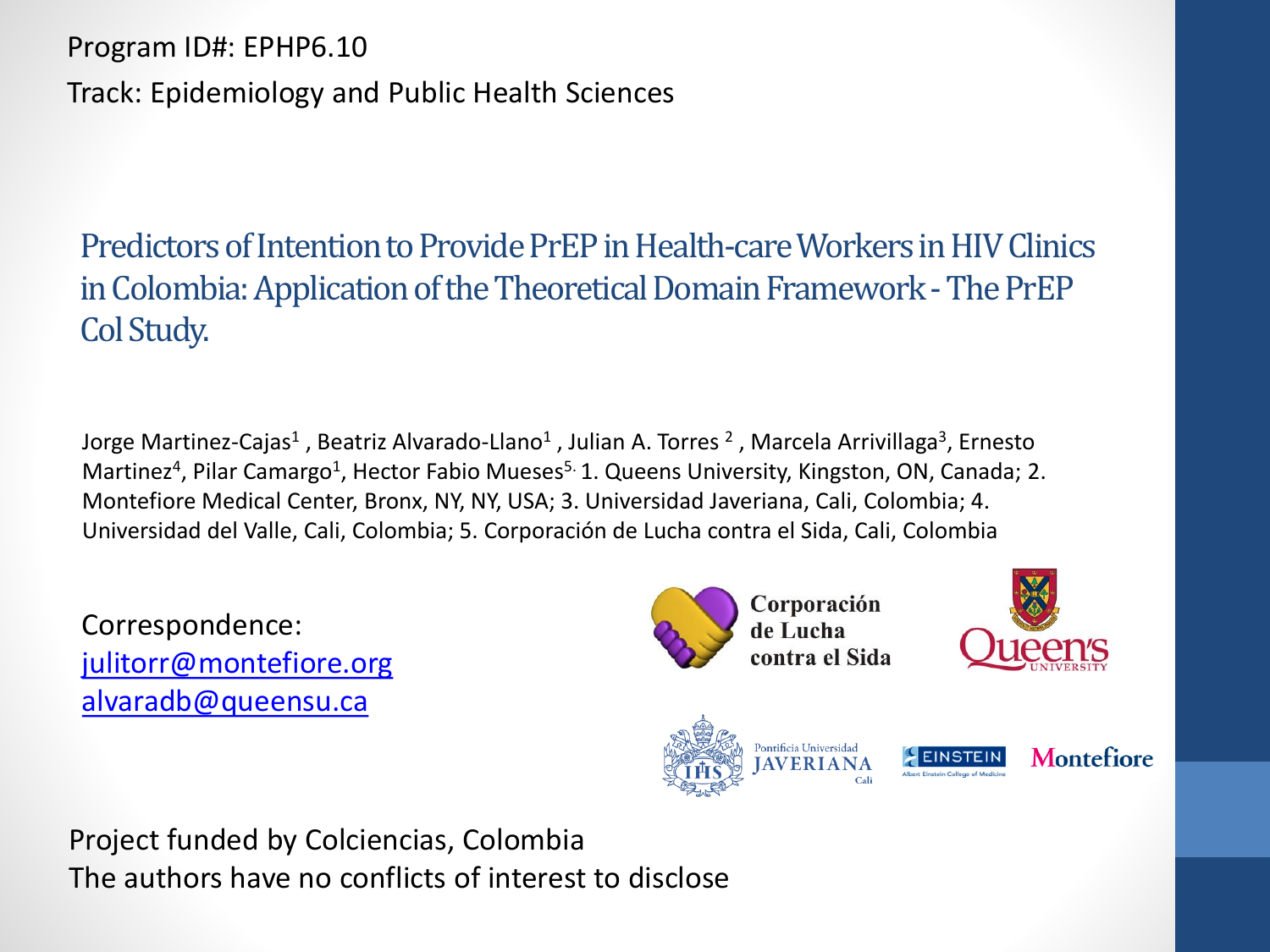# **Background**

- HIV Pre-exposure Prophylaxis (PrEP) is efficacious, effective and safe when used for the prevention of HIV infection in persons at high risk of HIV acquisition.
- Despite this, PrEP uptake has been slow. In the US, the earliest country to adopt PrEP, less than 10% of the 1.1 million PrEP-eligible patients receive PrEP. By 2018, only 11% of the low- and middle income countries have considered PrEP as an HIV prevention strategy.
- The effective uptake of PrEP as an effective HIV prevention intervention depends on multiple factors related to potential users, health care providers (HCP), and health systems. In the US, HCP-related barriers for PrEP uptake have been related to insufficient PrEP knowledge, misconceptions about emergence of drug resistance, feeling that PrEP is best suited for specialist practice, among others.
- In Colombia, the combination of TDF/FTC was approved for PrEP use in 2019. Yet, PrEP remains to be implemented nationwide. Currently, a single demonstration study is being conducted in Bogota.

# The PrEP-COL study. 18 HIV clinics in 16 cities in Colombia

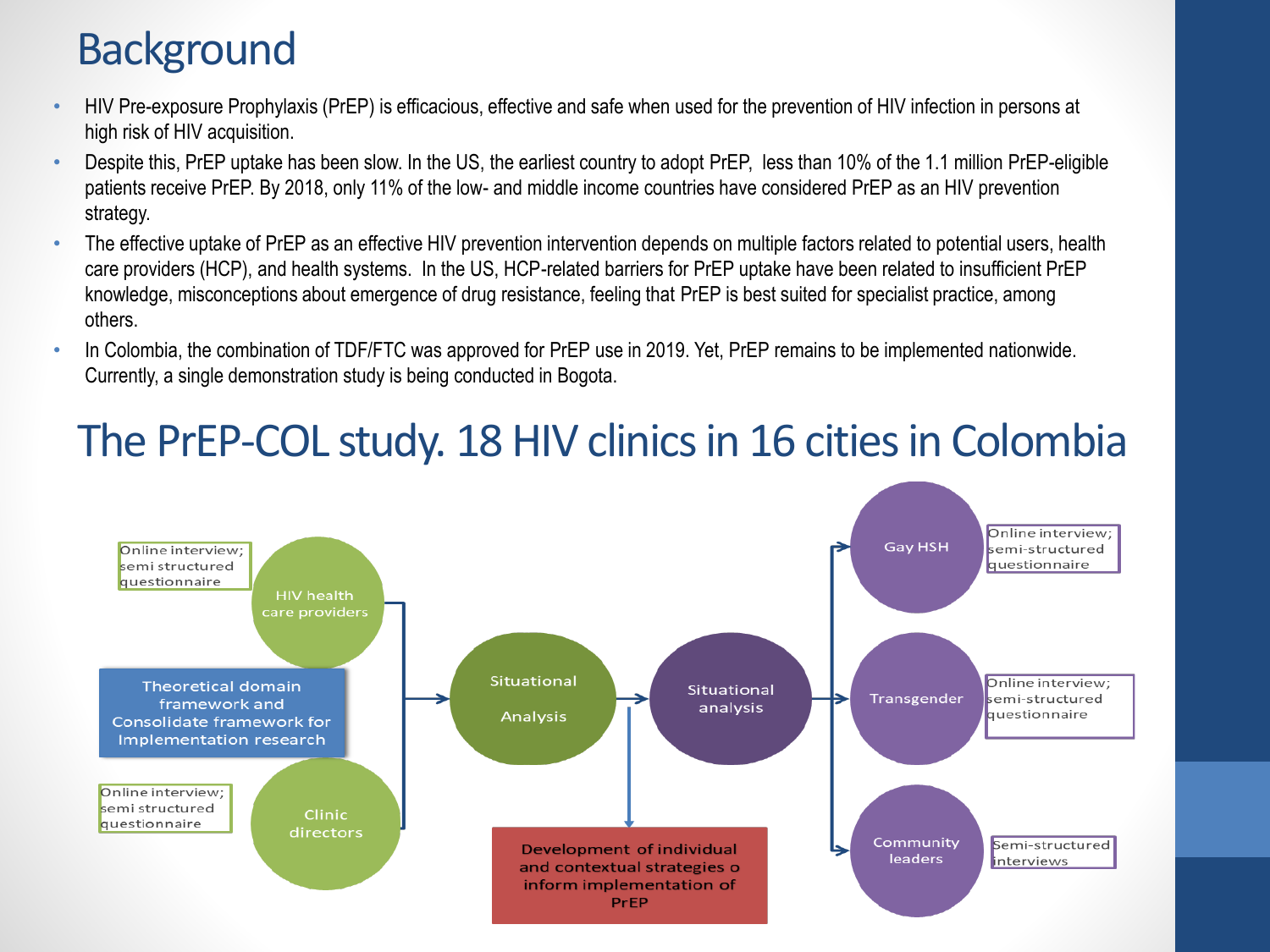## **AIM**: To explore the predictors of intention to provide PrEP among health care workers in HIV clinics in Colombia and identify barriers and facilitators

#### **METHODS**

- Cross-sectional analysis of health care providers providers (physicians, psychologist, social workers and pharmacists) from 16 HIV clinic systems representing 18 cities in Colombia.
- A total of 170 started the survey, 140 complete at least 80% of the questionnaire; 20 were administrators and many of the questions were not applicable to them; only three refused to participate.

## **Trans-theoretical model of change: stage of providers for PrEP prescription**



#### **ANALYSIS**

Linear regressions were performed to estimate the P value of the relationship between stage of change and the TDF scales. We used the scales evaluated in another analysis- See Poster EPHP6.09

Participants in the pre-contemplation stage were those willing but without strong intention to manage people on PrEP in the next 12 months; providers in the contemplation stage were those with strong intentions to manage people on PrEP in the next 12 months; and those in the preparation stage include those with a plan to manage people on PrEP or those who have, at least once, initiated a conversation about PrEP with a patient.

#### **Description of the sample**

Mean age: 37.5(SD:9.3); 40% men; 42% with more than 5-year HIV experience; 43% physicians, 25% nurses, 11% pharmacists,6% social workers, and 12% psychologists.

Physicians were more likely to be in the preparation stage (have a plan to manage PrEP) when compared to non-physicians (66% vs. 25.9%  $[p=0.001]$ .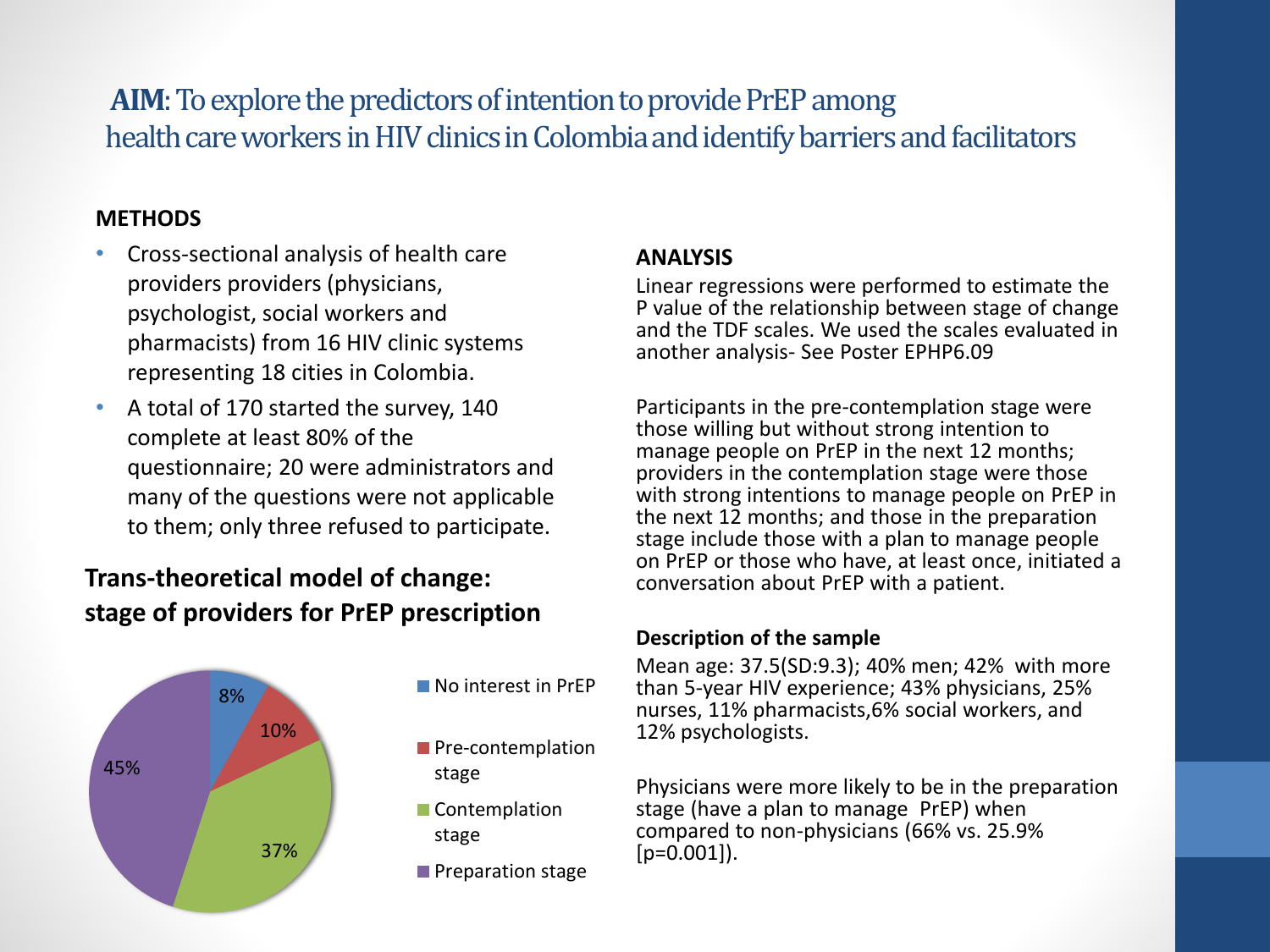

The higher the score, the higher the knowledge. Differences across groups P<0.001



The higher the score the higher the perception of compatibility; P=0.29



The higher the score the higher perception of capability; P=0.004



The higher the score the more positive view of importance of peers opinions. P=0.05



The higher the score the more positive view of the the need for PrEP in populations P=0.007

![](_page_3_Figure_11.jpeg)

The higher the score the higher belief of positive effects of PrEP over other HIV prevention programs P=0.002

![](_page_3_Figure_13.jpeg)

Results

The higher the score the more negative the attitude towards PrEP. P=0.90

![](_page_3_Figure_15.jpeg)

The higher the score the more concerned; range from 4- 20; P=0.21

![](_page_3_Figure_17.jpeg)

The higher the score the higher the concern about health system barriers; range from 5- 20; P=0.56